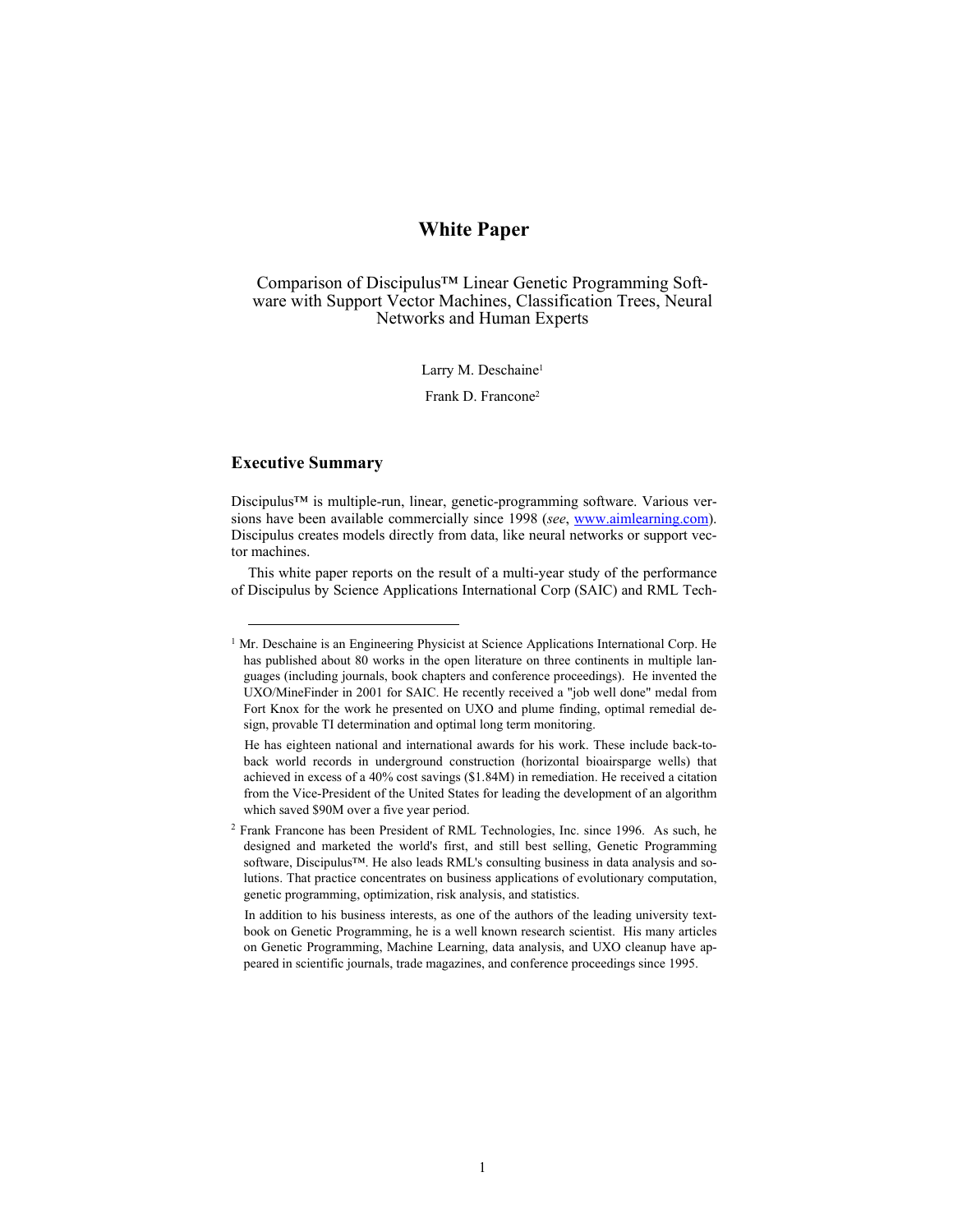nologies, Inc. This study compared Discipulus to several other powerful modeling tools on a wide variety of industrial problems including regression and classification problems, CRM problems, time series problems, complex signal discrimination problems and others.

We compared the modeling capability of Discipulus to the following competitive modeling technologies:

- Vapnick Statistical Learning,
- Neural Networks,
- Decision Trees, and
- Rule-Based Systems.

In brief summary, the other modeling tools performed inconsistently sometimes they produced very good results and sometimes mediocre or even very poor results. None of these tools produced high quality results across the board. *In contrast, Discipulus (at its default settings) always produced results that were the same as or better than the best results from other modeling techniques***.**

The results described in this white paper have all been previously published in peer-reviewed scientific publications.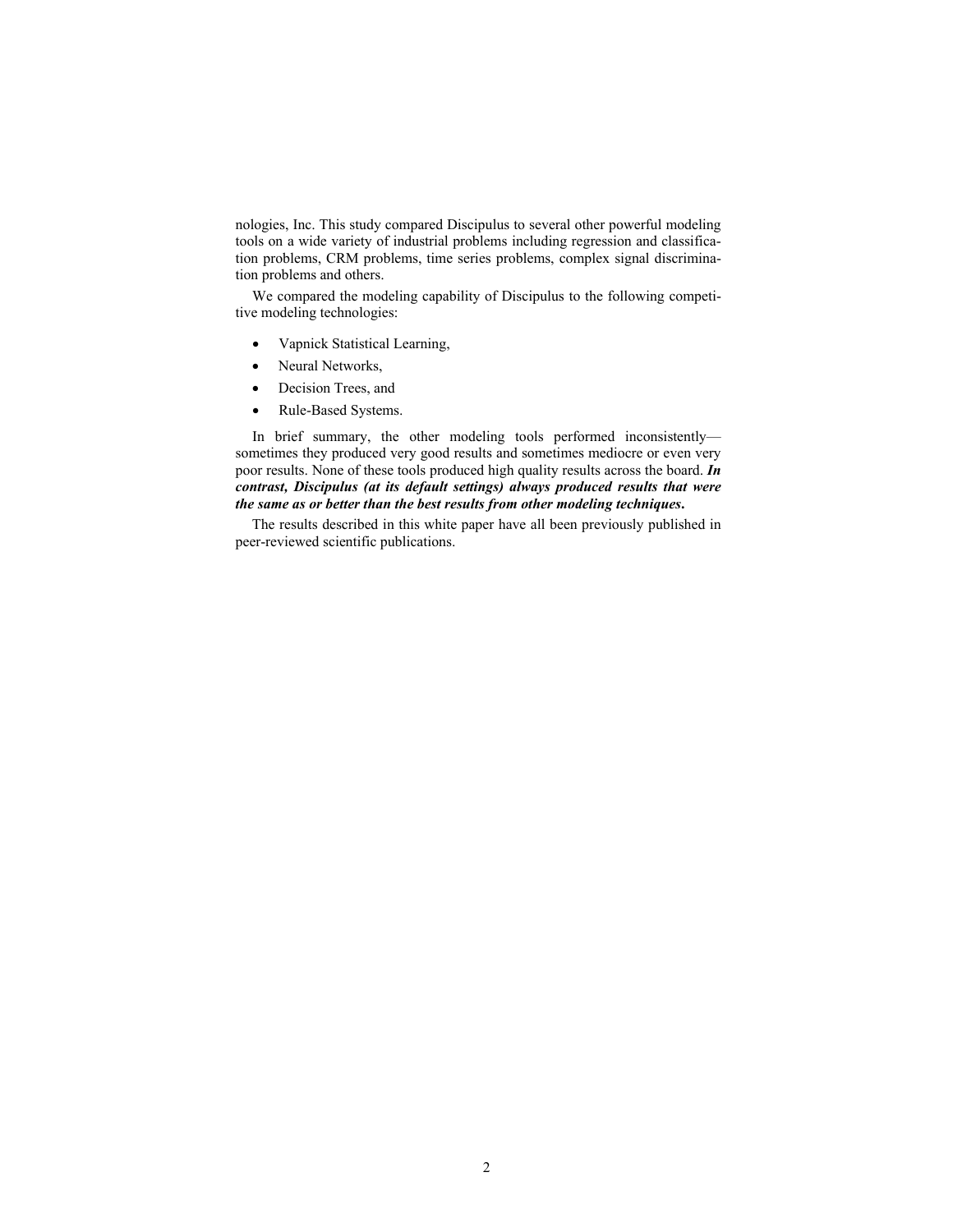# **Introduction**

Discipulus™ is multiple-run, linear, genetic-programming software. Various versions have been available commercially since 1998 (see, www.aimlearning.com). Discipulus creates models directly from data, like neural networks, decision-trees, or support vector machines. Genetic Programming software produces models in the form of computer programs. Discipulus, for example, creates models in C, Java and Intel inline assembler.

This white paper reports on the result of a multi-year study of the performance of Discipulus by Science Applications International Corp (SAIC) and RML Technologies, Inc.

This study compared Discipulus with several other powerful modeling tools on a wide variety of industrial problems including regression and classification problems, CRM problems, time series problems, complex signal discrimination problems and others. We compared the quality of models produced by Discipulus with the following competitive modeling tools:

- Support Vector Machines/Vapnick Statistical Learning,
- Neural Networks,
- Decision Trees, and
- Human Experts.

This white paper is organized as follows:

**First**: we briefly describe machine-code-based, linear genetic programming (LGP) in detail and the Discipulus software, in particular; and

**Second**: we detail the results of a three-year study of the performance of Discipulus as compared to the performance of these other powerful modeling tools. The study occurred in two phases:

- Phase I. LGP modeling was performed with Discipulus Lite and Discipulus Standard Versions.
- Phase II. LGP modeling was performed with Discipulus Professional Version.

**Finally**, we conclude with a summary of our results.

# **Linear Genetic Programming with Discipulus**

Genetic Programming (GP) is the automatic, computerized creation of computer programs to perform a selected task using Darwinian natural selection. GP developers give their computers examples of how they want the computer to perform a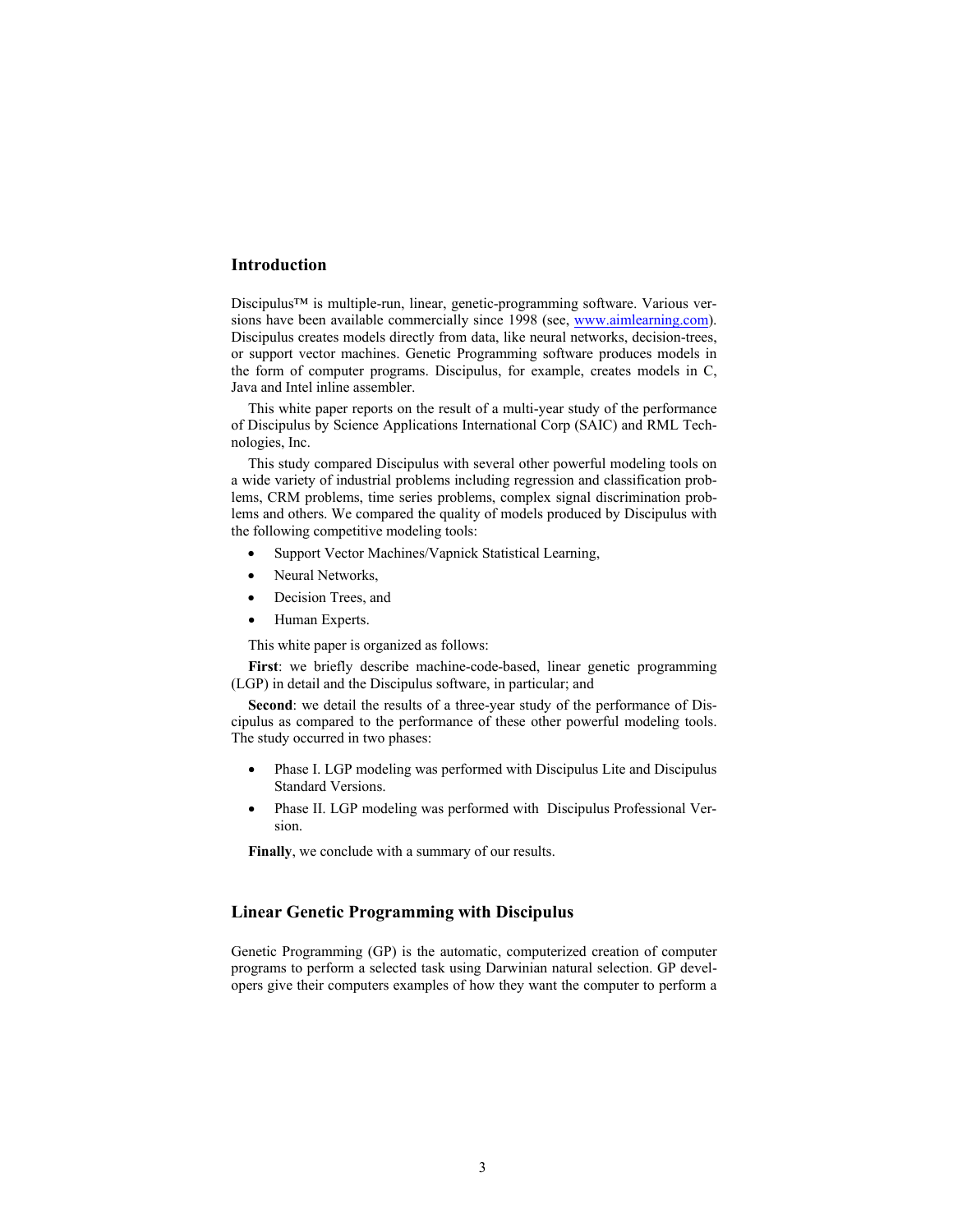task. GP software then writes a computer program that performs the task described by the examples.

GP is a robust, dynamic, and quickly growing discipline. It has been applied to diverse problems with great success—equaling or exceeding the best human-created solutions to many difficult problems [14,3,4,2].

This paper presents approximately three years of analysis of machine-codebased, LGP. To perform the analyses, we used the Lite, Standard and Professional Versions an off-the-shelf commercial software package called Discipulus™ [22]. Discipulus is a LGP system that operates directly on machine code.

### **Genetic Programming**

Good, detailed treatments of Genetic Programming may be found in [2,14]. In brief summary, the LGP algorithm in Discipulus is surprisingly simple. It starts with a population of randomly generated computer programs. These programs are the "primordial soup" on which computerized evolution operates. Then, GP conducts a "tournament" by selecting four programs from the population—also at random—and measures how well each of the four programs performs the task designated by the GP developer. The two programs that perform the task best "win" the tournament.

The GP algorithm then copies the two winner programs and transforms these copies into two new programs via crossover and mutation transformation operators—in short, the winners have "children." These two new child programs are then inserted into the population of programs, replacing the two loser programs from the tournament. GP repeats these simple steps over and over until it has written a program that performs the selected task.

GP creates its "child" programs by transforming the tournament winning programs. The transformations used are inspired by biology. For example, the GP mutation operator transforms a tournament winner by changing it randomly—the mutation operator might change an addition instruction in a tournament winner to a multiplication instruction. Likewise, the GP crossover operator causes instructions from the two tournament winning programs to be swapped—in essence, an exchange of genetic material between the winners. GP crossover is inspired by the exchange of genetic material that occurs in sexual reproduction in biology.

### **Configuration Issues in Performing Multiple LGP Runs**

Our investigation into exploiting the multiple run capability of machine-codebased LGP had two phases—largely defined by software versioning. We started with Discipulus Lite and Discipulus Standard. These versions of Discipulus permit multiple runs, but only with user-predefined parameter settings.

As a result, our early multiple run efforts (described below as our Phase I investigation) just chose a range of reasonable values for key parameters, estimated an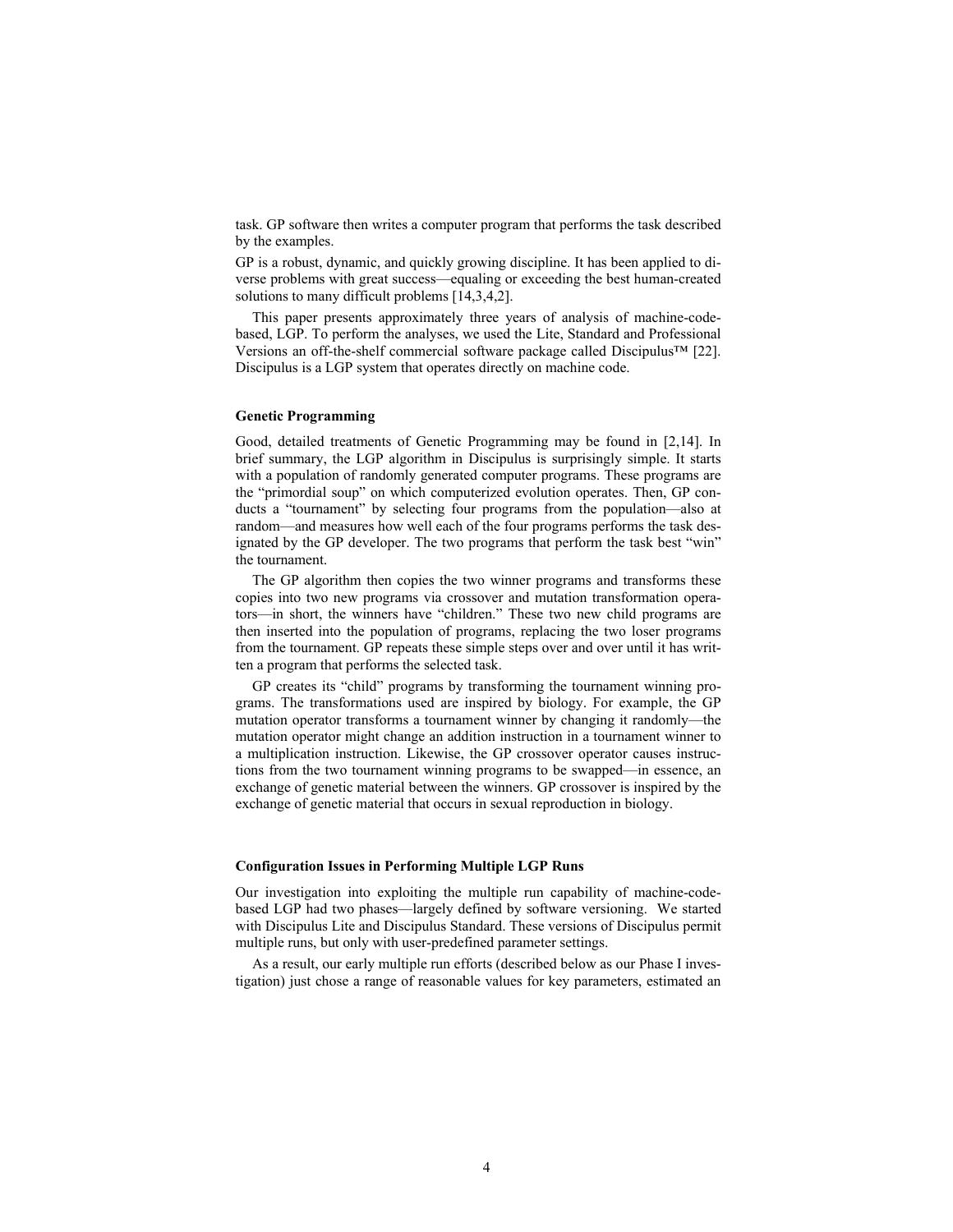appropriate termination criterion for the runs, and conducted a series of runs at those selected parameter settings. For example, the chart of the LGP results on the incinerator CO2 data sets (Fig. 2) was the result of doing 30 runs using different settings for the mutation parameter.

By way of contrast, the second phase of our investigation was enabled by four, key capabilities introduced into Discipulus Professional Version and up. Those capabilities were:

- − The ability to perform multiple runs with randomized parameter settings from run to run;
- − The ability to conduct hillclimbing through LGP parameter space based on the results of previous runs;
- − The ability to automatically assemble teams of models during a project that, in general, perform better than individual models; and
- − The ability to determine an appropriate termination criterion for runs, for a particular problem domain, by starting a project with short runs and automatically increasing the length of the runs until longer runs stop yielding better results.

Accordingly, the results reported below as part of our Phase II investigation are based on utilizing these additional four capabilities of Discipulus Professional Version.

## **Discipulus Investigation—Phase I**

We tested Discipulus Lite and Standard software on a number of problem domains during this first phase of our investigation. This Phase I investigation covered about two years and is reported in the next three sections.

### **Deriving Physical Laws**

Science Applications International Corporation's (SAIC's) interest in LGP was initially based on its potential ability to model physical relationships. So the first test for LGP to see if it could model the well-known (to environmental engineers, at least) Darcy's Law. Darcy's Law describes the flow of water through porous media. The equation is:

$$
Q=K^*I^*A,\tag{1}
$$

where  $Q = flow$  [L3/T],  $K = hydraulic$  *conductivity* [L/T],  $I = gradient$  [L/L], and  $A = \text{area } [L2]$ .

We generated a realistic input set and then used Darcy's law to produce outputs. We then added 10% random variation to the inputs and outputs, and ran the LGP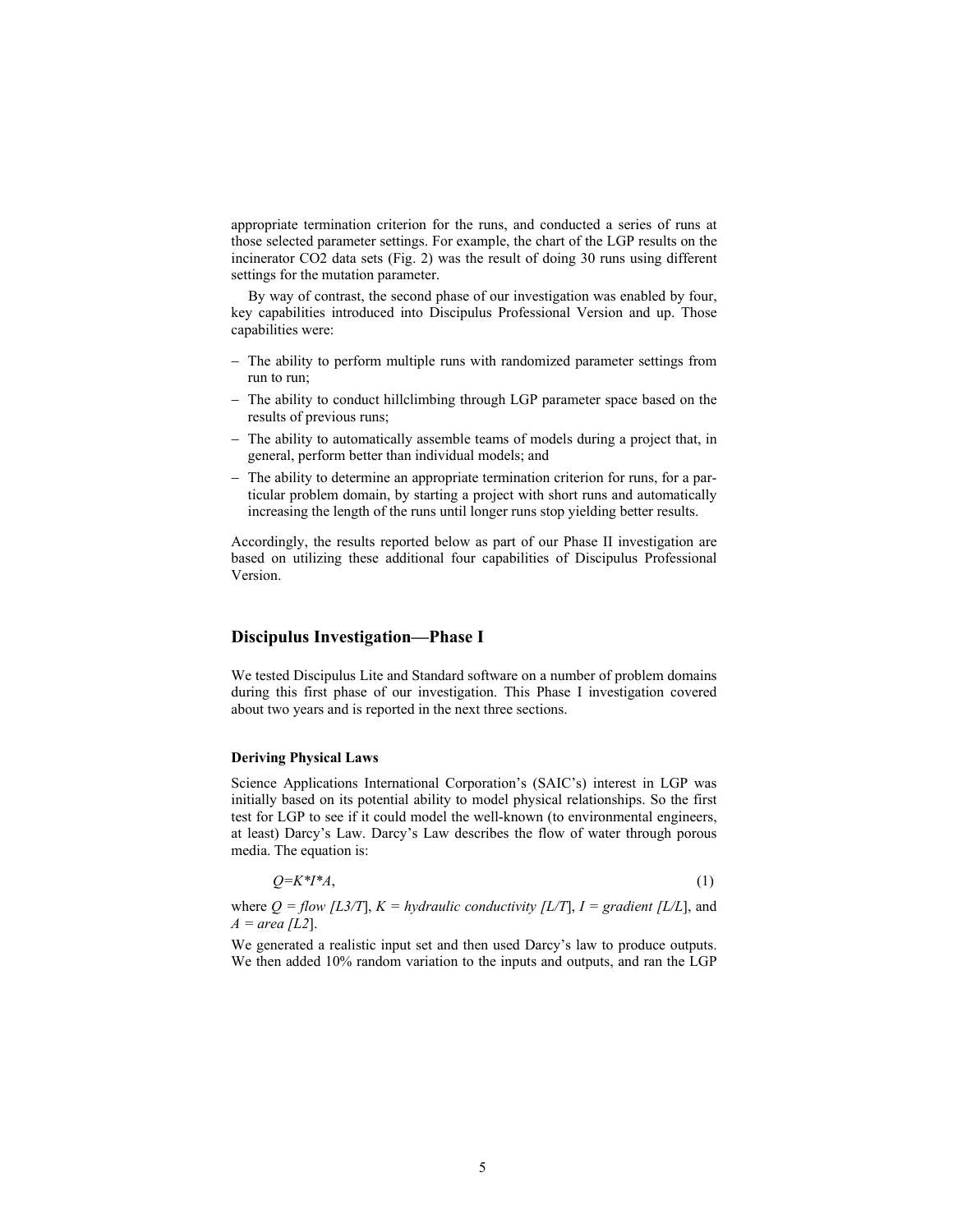software on these data. After completing our runs, we examined the best program it produced.

The best solution derived by the LGP software from these data was a fourinstruction program that is precisely Darcy's Law, represented in ANSI C as:

 $Q = 0.0$  $Q + = I$  $Q * = K$  $Q * = A$ 

In this LGP evolved program, Q is an accumulator variable that is also the final output of the evolved program.

This program model of Darcy's Law was derived as follows. First, it was evolved by LGP. The "raw" LGP solution was accurate though somewhat unintelligible. By using intron removal [19] with heuristics and evolutionary strategies to simplify and optimize the evolved solution, the specific form of Darcy's Law was evolved. This process is coded in the LGP software; we used the "Interactive Evaluator" module, which links to the "Intron Removal" and automatic "Simplification" and "Optimization" functions. These functions combine heuristics and ES optimization to derive simpler versions of the programs that LGP evolves [22].

#### **Incinerator Process Simulation**

The second LGP test SAIC performed was the prediction of CO2 concentrations in the secondary combustion chamber of an incinerator plant from process measurements from plant operation. The inputs were various process parameters (e.g., fuel oil flow, liquid waste flow, etc.) and the plant control settings. The ability to make this prediction is important because the CO2 concentration strongly affects regulatory compliance.

This problem was chosen because it had been investigated using neural networks. Great difficulty was encountered in deriving any useful neural network models for this problem during a well-conducted study [5].

The incinerator to be modeled processed a variety of solid and aqueous waste, using a combination of a rotary kiln, a secondary combustion chamber, and an offgas scrubber. The process is complex and consists of variable fuel and waste inputs, high temperatures of combustion, and high velocity off-gas emissions.

To set up the data, a zero and one hour off-set for the data was used to construct the training and validation instance sets. This resulted in a total of 44 input variables. We conducted 30 LGP runs for a period of 20 hours each, using 10 different random seeds for each of three mutation rates (0.10, 0.50, 0.95) [3]. The stopping criterion for all simulations was 20 hours. All 30 runs together took 600 hours to run.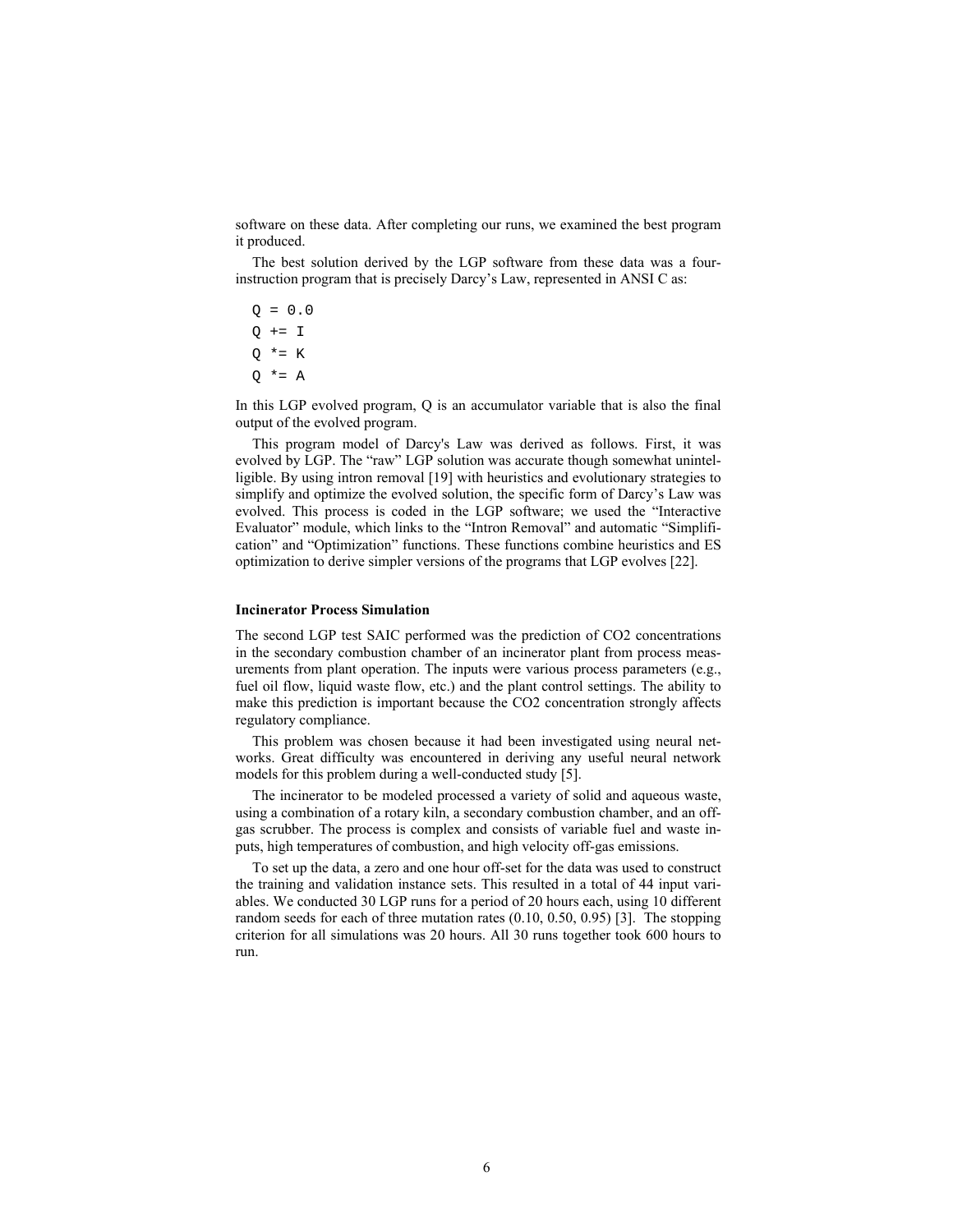Two of the LGP runs produced excellent results. The best run showed a validation data set R2 fitness of 0.961 and an R2 fitness of 0.979 across the entire data set.

The two important results here were: (1) LGP produced a solution that could not be obtained using Neural Networks; and (2) Only two of the 30 runs produced good solutions (see Fig. 2), so we would expect to have to conduct all 30 runs to solve the problem again.

### **Data Memorization Test**

The third test SAIC performed was to see whether the LGP algorithm was memorizing data, or actually learning relationships.

SAIC constructed a known, chaotic time series based on the combination of drops of colored water making their way through a cylinder of mineral oil. The time series used was constructed via a physical process experimental technique discussed in [24].

The point of constructing these data was an attempt to deceive the LGP software into predicting an unpredictable relationship, that is, the information content of the preceding values from the drop experiment are not sufficient to predict the next value. Accordingly, if the LGP technique found a relationship on this chaotic series, it would have found a false relationship and its ability to generalize relationships from data would be suspect.

The LGP was configured to train on a data set as follows:

- − The inputs were comprised of eight consecutive values from the drop data; and
- − The target output was the next-in-sequence value of the drop data.

Various attempts were tried to trick the LGP technique, including varying parameters such as the instructions that were available for evolving the solution.

The results of this memorization test are shown on Fig. 4. The "step" function shown in Fig. 4 represents the measured drop data, sorted by value. The noisy data series is the output of the best LGP model of the drop data.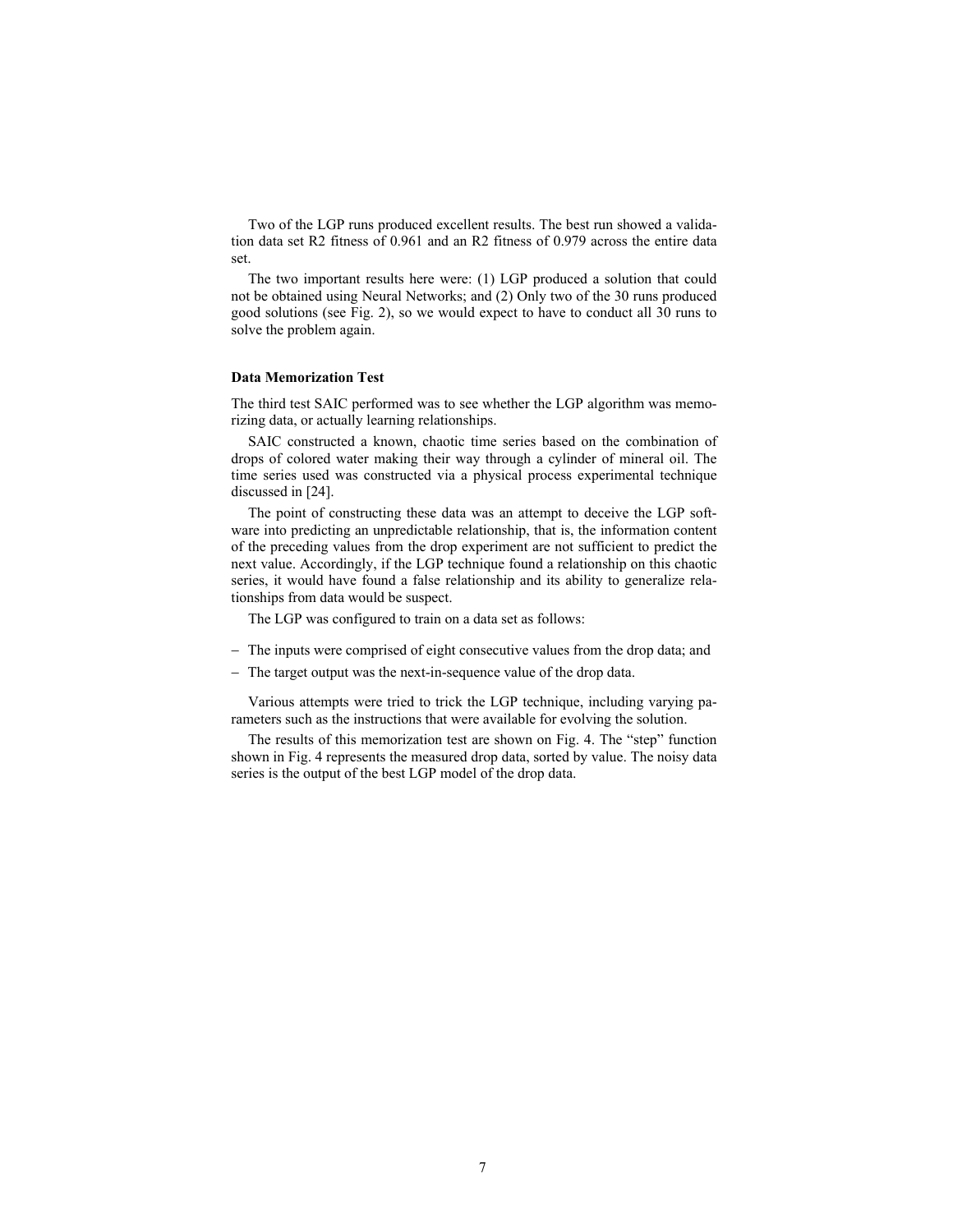

**Fig. 1.** Attempt to model a chaotic time series with Linear Genetic Programming.

It is clear that the LGP algorithm was not fooled by this data set. It evolved a program that was approximately a linear representation of the average value of the data set. But it did not memorize or fit the noise.

# **Discipulus Study—Phase II**

Phase II of our investigation started when we began using the Professional Version of Discipulus [22]. As noted above, this new version automated many aspects of conducting multiple runs, including automatically randomizing run parameters, hillclimbing to optimize run parameters, automatic determination of the appropriate termination criterion for LGP for a particular problem domain, and automatic creation of team solutions.

## **Incinerator Problem, Phase II**

SAIC used the new software version and re-ran the R&D problem involving CO2 level prediction for the incinerator plant problem (described above). A total of 901,983,797 programs were evaluated to produce the best 30 programs.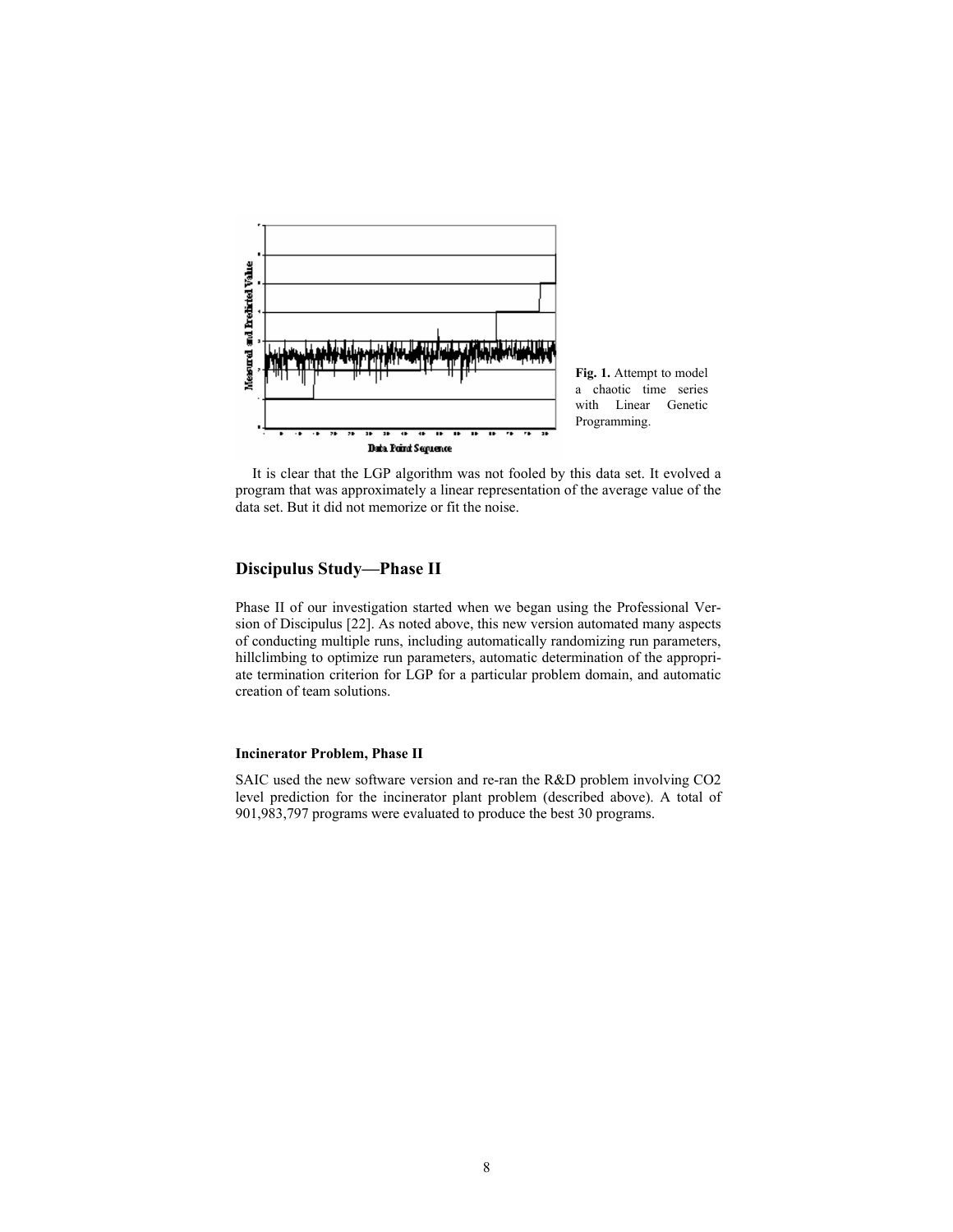

The enhanced LGP algorithm modeled the Incinerator plant  $CO<sub>2</sub>$  levels with better accuracy and much more rapidly than earlier versions. The validation-dataset, seven-team,  $R^2$  fitness was 0.985 as opposed to 0.961 previously achieved by multiple single runs. The CPU time for the new algorithm was 67 hours (using a PIII-800 MHz/100 MHz FSB machine), as opposed to 600 hours (using a PIII 533 MHz /133 FSB machine) that was needed in Phase I. It is important to note that the team solution approach was important in developing a better solution in less time.

#### **UXO Discrimination**

The preceding examples are regression problems. The enhanced LGP algorithm was also tested during Phase II on a difficult classification problem–the determination of the presence of subsurface unexploded ordnance (UXO).

The Department of Defense has been responsible for conducting UXO investigations at many locations around the world. These investigations have resulted in the collection of extraordinary amounts of geophysical data with the goal of identifying buried UXO.

Evaluation of UXO/non-UXO data is time consuming and costly. The standard outcome of these types of evaluations is maps showing the location of geophysical anomalies. In general, what these anomalies may be (i.e., UXO, non-UXO, boulders, etc.) cannot be determined without excavation at the location of the anomaly.

The Department of Defense has prepared 'test-beds' for testing performance of contractors in distinguishing UXO from non-UXO. The Jefferson Proving Grounds Phase IV test-bed consists of 160 buried targets. Ten contractors were engaged by the DoD to survey this test-bed with magnetic or electromagnetic sensors and then tell the DoD whether each target was UXO or not. The various contractors collected data and then submitted the data to their geophysicists who are experts at UXO discrimination.

Figure 1 shows the published performance of the ten contractors [13]. The horizontal axis shows the performance of each contractor in correctly identifying points that *did not* contain buried UXO. The vertical axis shows the performance of each algorithm in correctly identifying points that *did* contain buried UXO. The angled line in Fig. 1 represents what would be expected from random guessing.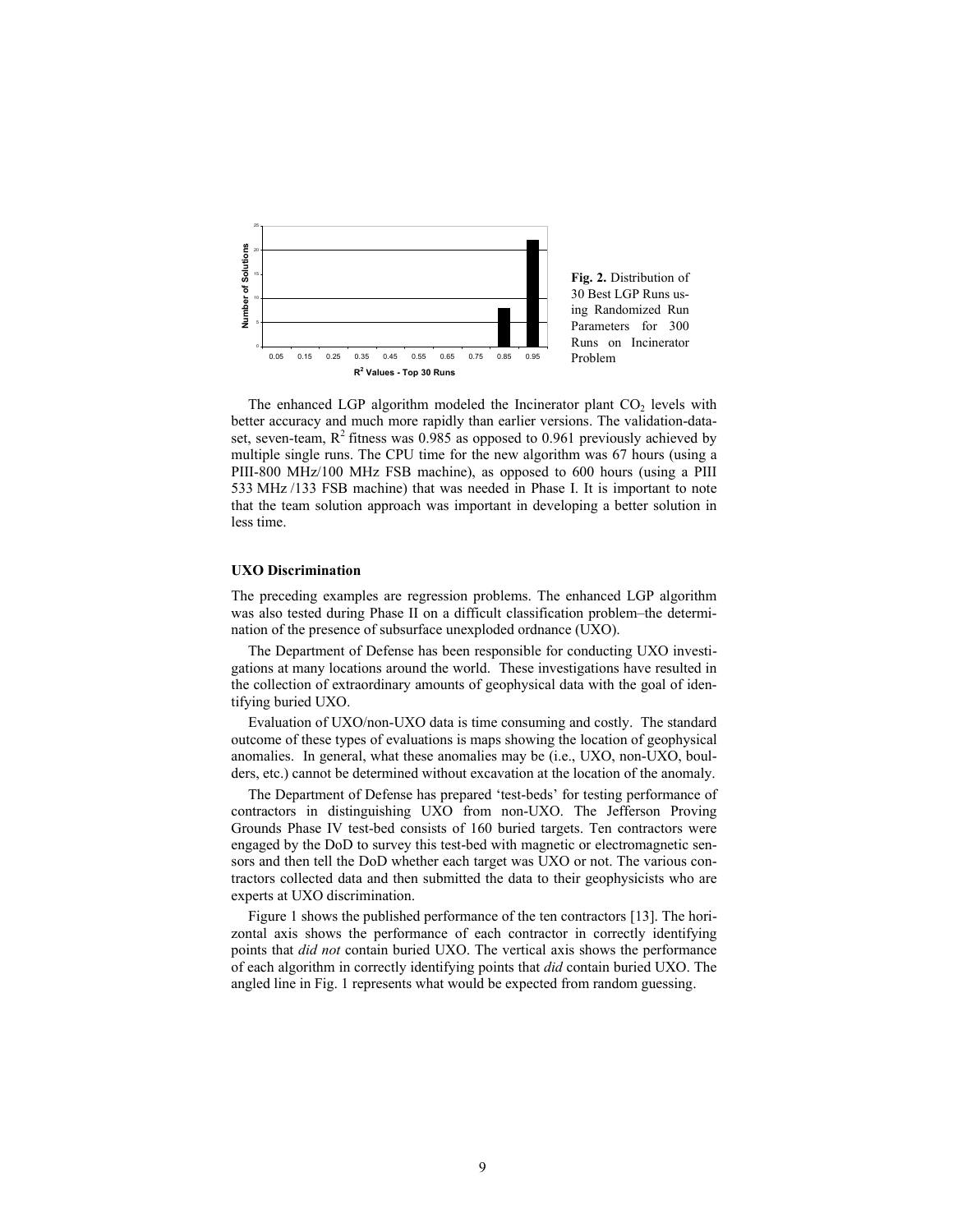Figure 1 points out the difficulty of modeling these data. Most contractors did little better than random guessing; however, the LGP algorithm derived a bestknow model for correctly identifying UXO's and for correctly rejecting non-UXO's using various data set configurations [5,13]. The triangle in the upper right hand corner of Fig. 1 shows the range of LGP solutions in these different configurations.



### **Eight-Problem Comparative Study**

In 2001, we concluded Phase II of our LGP study with a comparative study using machine-code-based, Linear Genetic Programming, back-propagation neural networks, Vapnick Statistical Regression/Support Vector Machines [28], and C5.0 Decision Trees [21] on a suite of real-world, modeling problems.

The test suite included six regression problems and two classification problems. LGP and Vapnick Statistical Regression were used on all problems. In addition, on regression problems, Neural Networks were used and on classification problems, C5.0 was used.

In summary, each algorithm was trained on the same data as the others and was also tested on the same held-out data as the others. The figures reported below are the performance on the *held-out, testing data.* Each algorithm was run so as to maximize its performance, except that the LGP system was run at its default parameters in each case.

#### **Classification Data Sets Results**

Table 1 reports the comparative classification error rates of the best LGP, Vapnick Regression, and C5.0 results on the classification suite of problems on the heldout, testing data.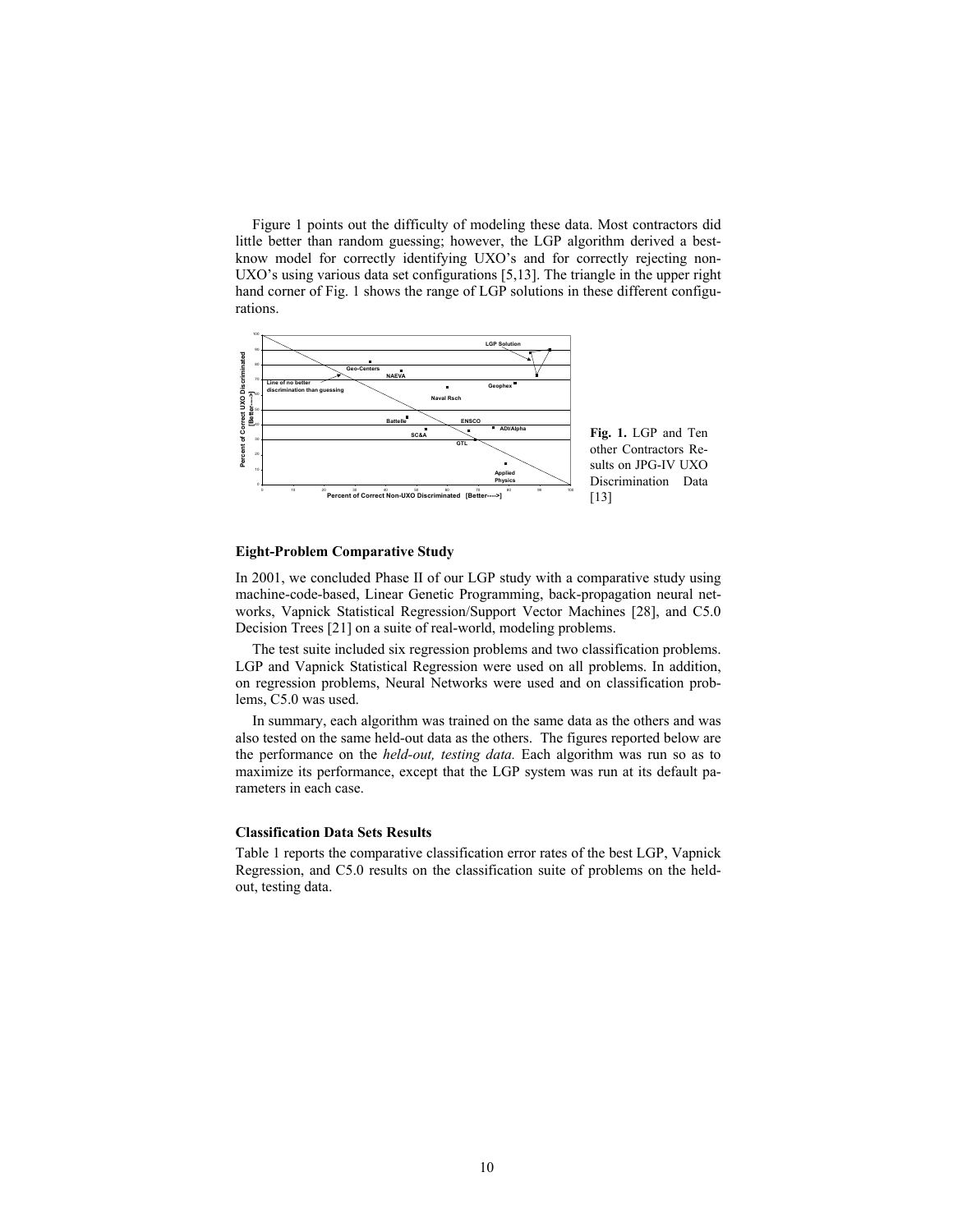**Table 1.** Comparison of Error Rates of Best LGP, C5.0, and Vapnick Regression Results on Unseen Data for Two Industrial Classification Data Sets.

| Problem                            | Linear Genetic<br>Programming | C5.0 Decision Tree | Vapnick Regression |
|------------------------------------|-------------------------------|--------------------|--------------------|
| Company H Spam Filter              | $3.2\%$                       | 8.5%               | 9.1%               |
| Predict Income from<br>Census Data | 14%                           | 14.5%              | 15.4%              |

### **Regression Data Sets Results**

Table 2 summarizes the  $R^2$  performance of the three modeling systems across the suite of regression problems on the held-out testing data.

**Table 2.** Comparison of LGP, Neural Networks and Vapnick Regression on Six Industrial Regression Problems. Value Shown is the  $R^2$  Value on Unseen Data Showing Correlation between the Target Function and the Model's Predictions. Higher Values are Better.

| Problem                                             | Linear Genetic<br>Programming | Neural Network | Vapnick<br>Regression |
|-----------------------------------------------------|-------------------------------|----------------|-----------------------|
| Dept. of Energy, Cone<br>Penetremeter,              | 0.72                          | 0.618          | 0.68                  |
| Kodak, Software<br>Simulator                        | 0.99                          | 0.9509         | 0.80                  |
| Company D, Chemical<br><b>Batch Process Control</b> | 0.72                          | 0.63           | 0.72                  |
| Laser Output Predic-<br>tion                        | 0.99                          | 0.96           | 0.41                  |
| Tokamak 1                                           | 0.99                          | 0.55           | N/A                   |
| Tokamak 2                                           | 0.44                          | .00.           | .12                   |

### **Two Examples from the Eight-Problem Study**

This section will discuss two examples of results from the eight-problem comparison study—the Laser Output prediction data and the Kodak Simulator data.

**Laser Output Problem**. This data set comprises about 19,000 data points with 25 inputs. This is sequential data so the last 2,500 data points were held out for testing. The problem is to predict the output level of a ruby laser, using only previously measured outputs.

This is easy data set on which to generate a decent R2 value; but it is very difficult to model the phase with precision. Most modeling tools pick up the strong pe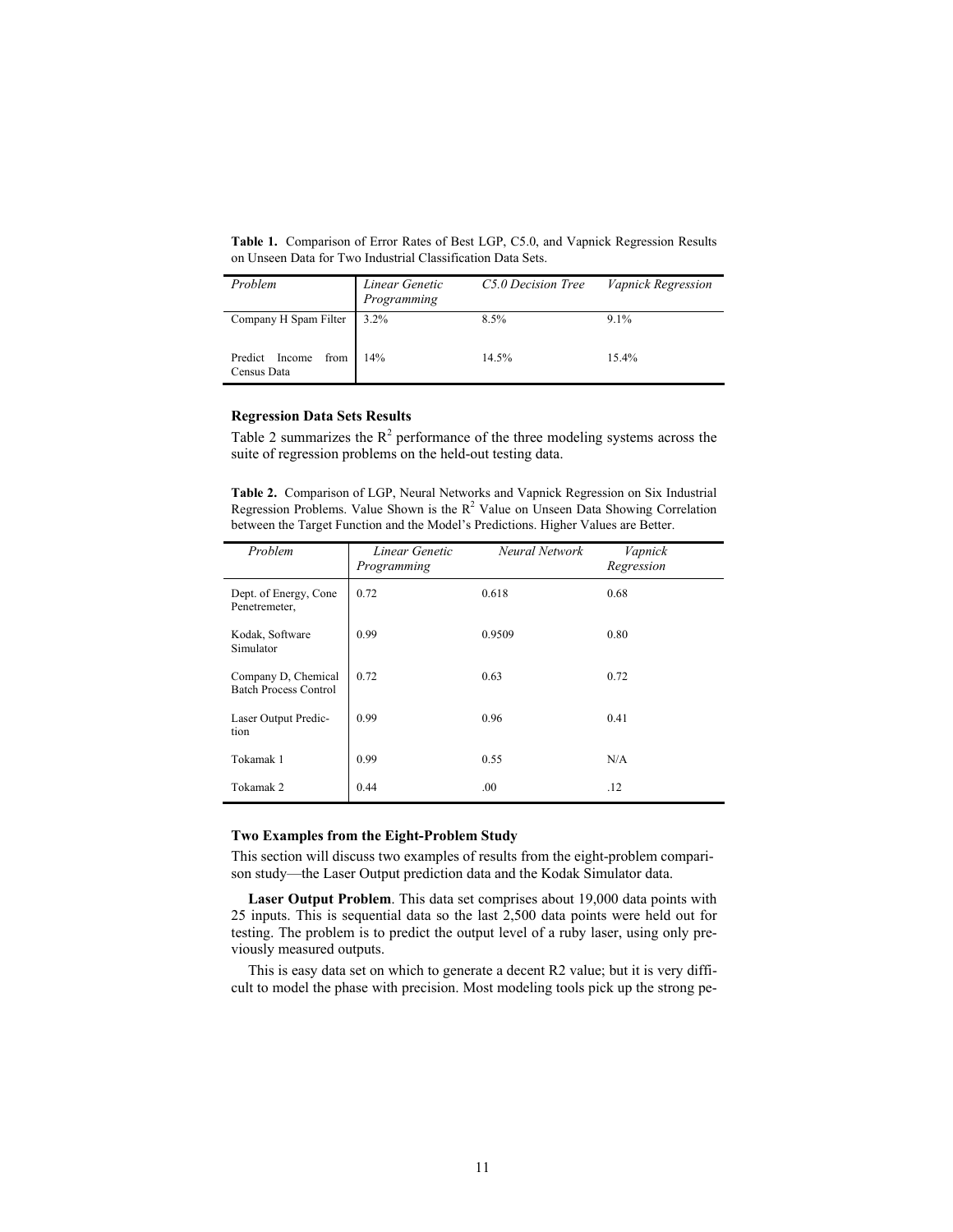riodic element but have a difficult time matching the phase and/or frequency components—they generate their solutions by lagging the actual output by several cycles. Figures 2 and 3 show the output of Vapnick Regression and LGP, respectively, plotted against a portion of the unseen laser testing data.

Figure 2 is the result from the Vapnick tool. It picks up the strong periodic element but critically, the predicted output lags behind the actual output by a few cycles. By way of contrast, Figure 3 shows the results from LGP modeling. Note the almost perfect phase coherence of the LGP solution and the actual output of the laser both before and after the phase change. The phase-accuracy of the LGP models is what resulted in such a high  $R^2$  for the LGP models, compared to the others.



**Simulating a Simulator**. In the Kodak Simulator problem, the task was to use LGP to simulate an existing software simulator. Past runs of the existing simulator provided many matched pairs of inputs (five production related variables) and the output from [23]. The data set consisted of 7,547 simulations of the output of a chemical batch process, given the five input variables common to making produc-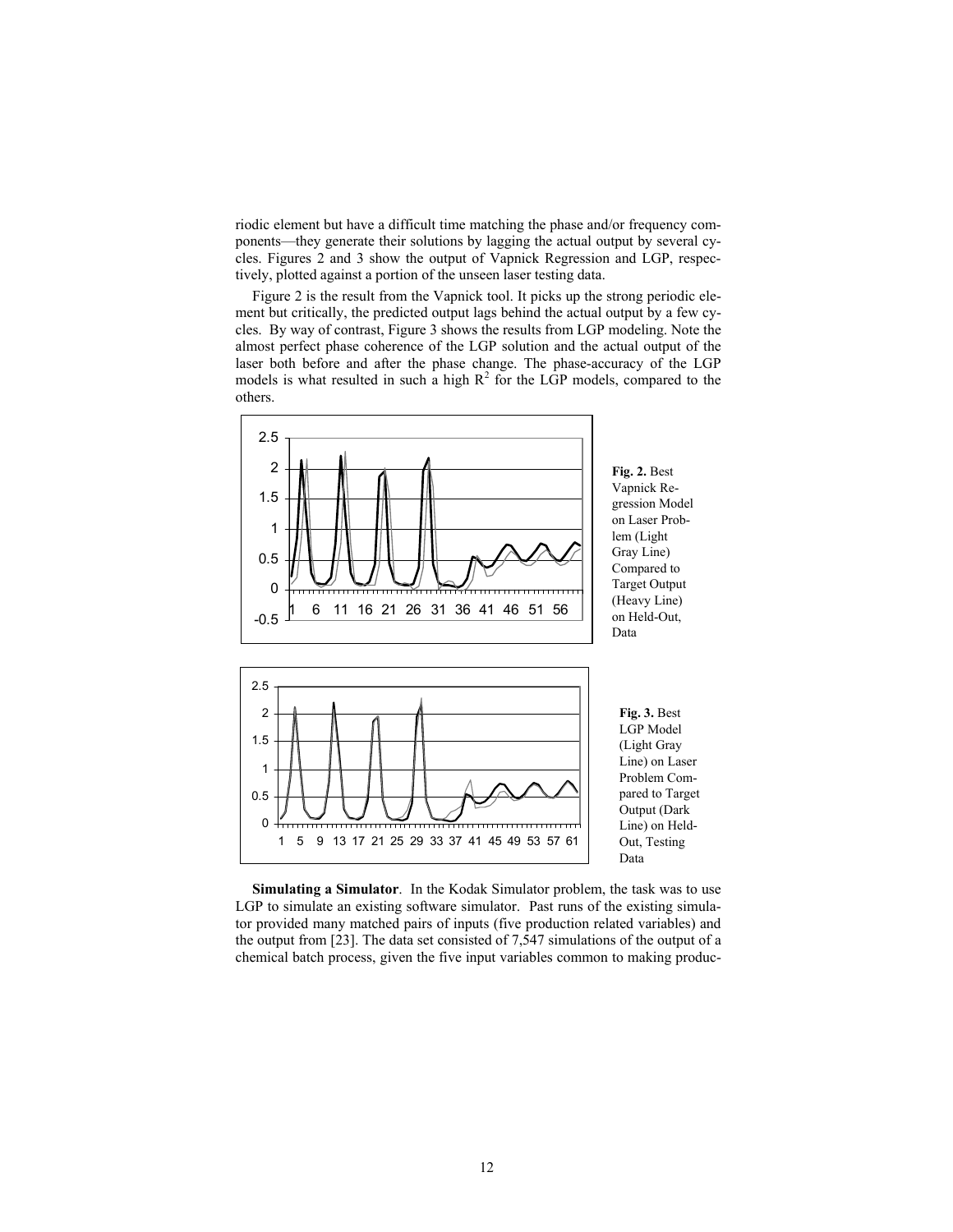tion decisions. Of these data points, 2,521 were held out of training for testing the model.

The results on the testing or held-out data for LGP, Vapnick Regression, and neural networks are reported in Table 2. Figures 4 and 5 graph the LGP and Vapnick Models against the target data.

The LGP solution (Figure 5) so closely models the Target Output that the predictions completely obscure the target output line. In fact, for all but six of the 2,521 data points, the agreement between the LGP prediction and the actual value is very good. The  $R^2$  fitness on the applied data set for the best team solution was 0.9889. (A second batch of 232 LGP runs achieved a similar  $R^2$  fitness on the applied data set of 0.9814, using a team of seven programs. The range of  $R^2$  for the top 30 programs of this second batch was 0.9707 to 0.9585. This demonstrates analysis repeatability using LGP.)



The Vapnick (Figure 4) and Neural Network solutions were not nearly so close—the  $R^2$  for the Vapnick Model was only 0.80, for example.

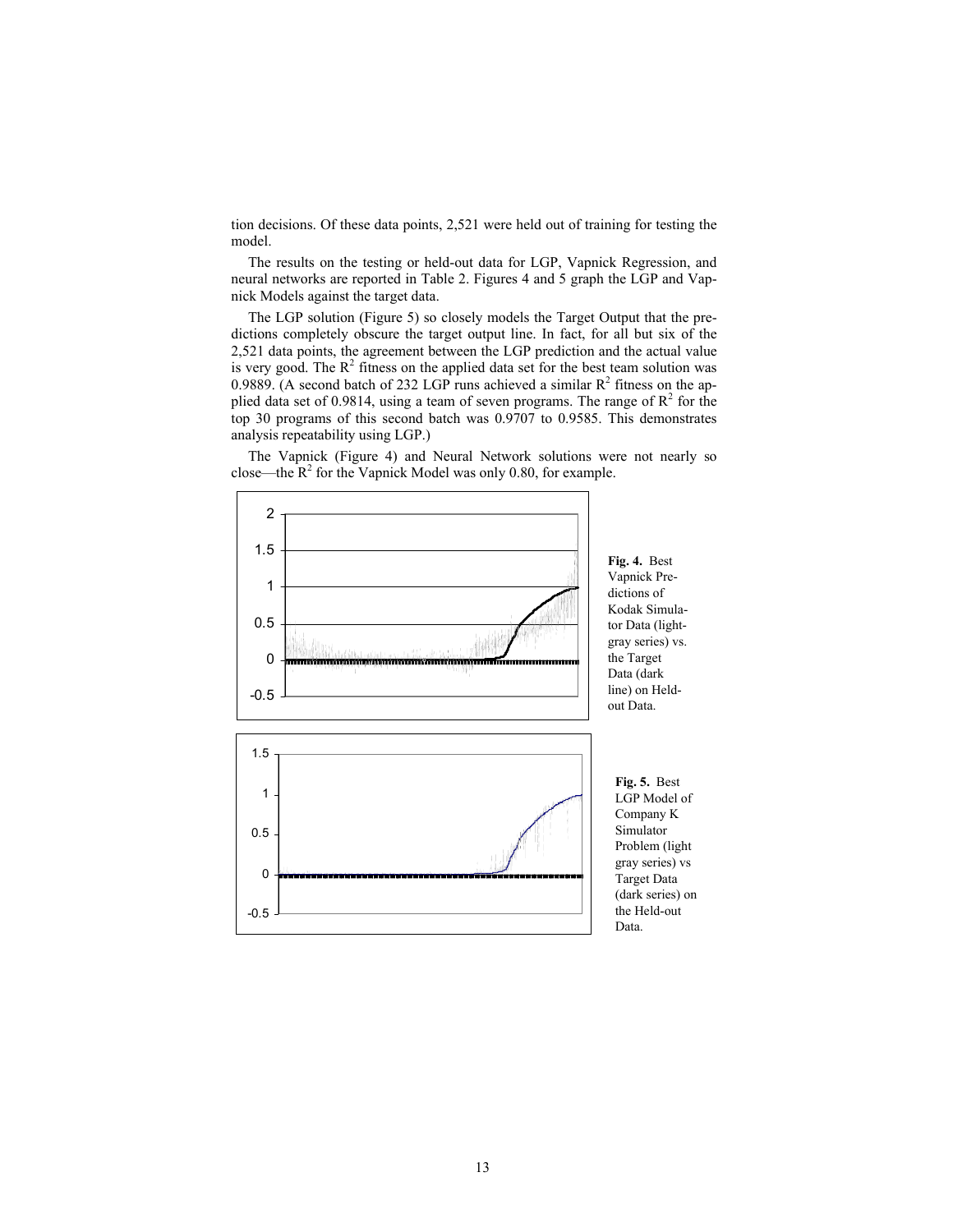# **Conclusion Regarding Empirical Studies**

The key results of the two phases of our empirical studies of the LGP algorithm are as follows.

**First**: Discipulus consistently produces excellent results on difficult, industrial modeling problems with little customization of the learning algorithm. Note: it did not always produce *better* results than all other algorithms studied. However, on every problem studied, LGP produced a model that was as good as, or better than, any other approach.

The performance of other learning algorithms was decidedly up-and-down. For example, Vapnick Regression did quite well on the Cone Penetrometer and Company D data but quite poorly on the laser and Company K problems. Neural Networks did quite well on the laser and Company K problems but not so well on the Tokamak and incinerator CO2 data sets. C5.0 did well on the census problem but not well on the spam filter problem.

Our comfort level that LGP will arrive at a good solution to most problems without customization or 'tweaking' is one of the principal reasons we have settled on LGP as our modeling algorithm of choice for complex and difficult modeling problems.

**Second**: Discipulus produces robust models compared to other learning algorithms. Much less attention had to be paid to overfitting problems with Discipulus than with other algorithms. This is not to say that LGP will never overfit data. Give the right data set, it will. But it does so less frequently than the Neural Network, Vapnick Regression, and C5.0 alternatives we studied

Discipulus identifies which are the important inputs, and which are not. For example, we screened a wastewater treatment plant with 54 inputs and identified 7 important ones. This reduces the number of inputs to monitor, allows assessment of what will happen if an input goes off-line (for security and contingency planning), and enhances accelerated optimization by reducing the number of decision variables, as discussed below.

### **Acknowledgments**

The results presented in this work are part of a three-plus year collaborative effort between SAIC and Register Machine Learning Technologies to advance the state of the-art of evolutionary computation as applied to complex systems. Specifically thanked for funding and latitude from SAIC are Joseph W. Craver, John Aucella, and Janardan J. Patel. Dr. Gregory Flach, Dr. Frank Syms, and Mr. Robert Walton are gratefully acknowledged for providing the input data sets used in some of the work – as are the researchers who need to keep their identity confidential for business reasons. Christopher R. Wellington -Ad Fontes Academy, Centreville, Vir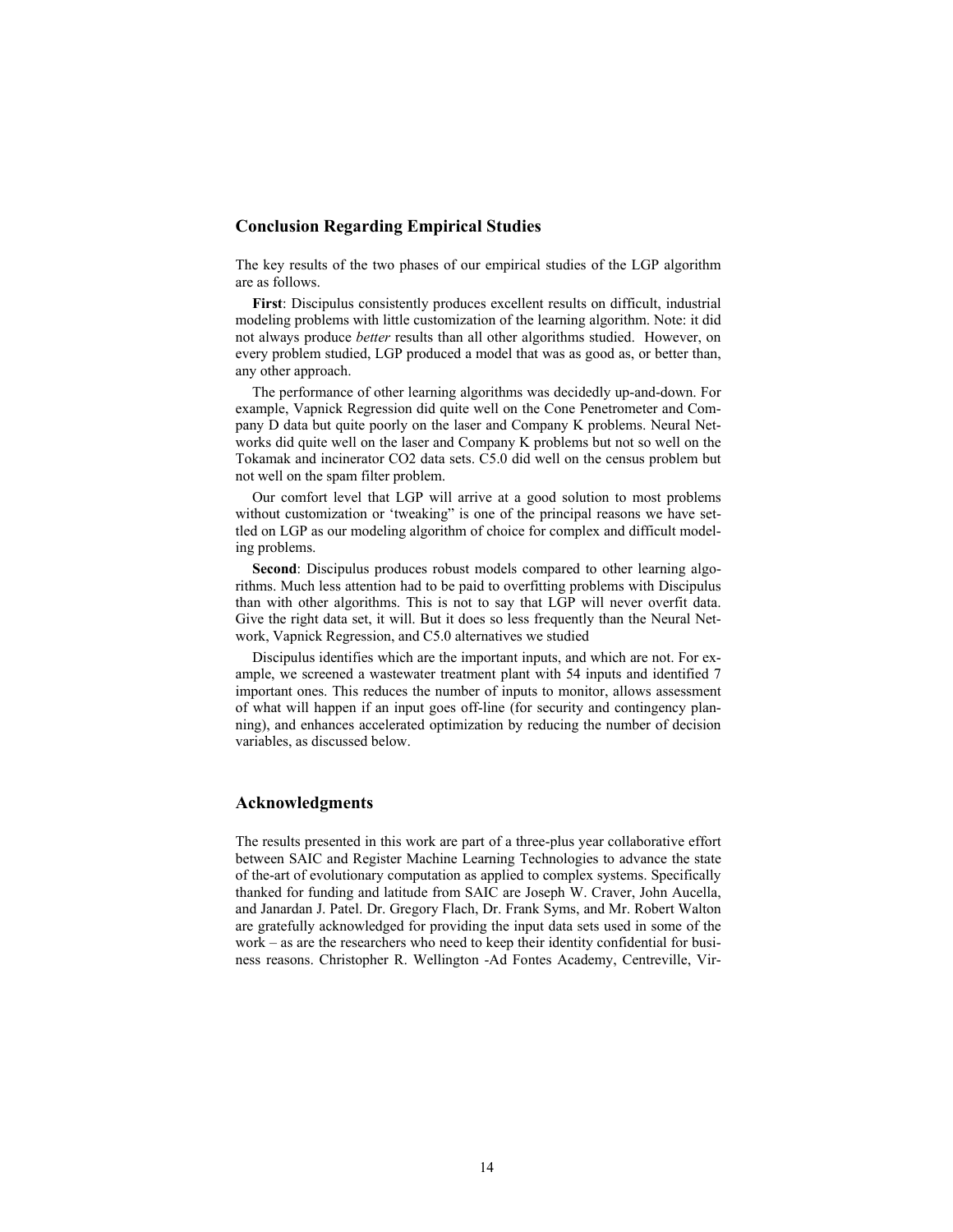ginia conducted the chaotic drop experiment. All computations were performed by, and responsibility for their accuracy lies with, the authors.

# **References**

- 1. Banzhaf, W., Nordin, P., Keller, R., Francone, F. (1998) Genetic Programming, An Introduction, Morgan Kauffman Publishers, Inc., San Francisco, CA.
- 2. Deschaine, L.M., (2000) Tackling real-world environmental challenges with linear genetic programming. PCAI Magazine, Volume 15, Number 5, September/October, pp. 35-37.
- 3. Deschaine, L.M., Patel, J.J., Guthrie, R.G., Grumski, J.T., and Ades, M.J. (2001) "Using Linear Genetic Programming to Develop a C/C++ Simulation Model of a Waste Incinerator," The Society for Modeling and Simulation International: Advanced Simulation Technology Conference, Seattle, WA, USA April, ISBN: 1-56555-238-5, pages 41-48.
- 4. Deschaine, L.M., Hoover, R.A. Skibinski, J. (2002) "Using Machine Learning to Complement and Extend the Accuracy of UXO Discrimination Beyond the Best Reported Results at the Jefferson Proving Grounds," (in press), Proceedings of Society for Modeling and Simulation International, April.
- 5. Fausett, L.V. (2000). A Neural Network Approach to Modeling a Waste Incinerator Facility, Society for Computer Simulation's Advanced Simulation Technology Conference, Washington, DC, USA April.
- Francone, F. D., and Deschaine, L.M., Extending the Boundaries of Design Optimization by Integrating Fast Optimization Techniques with Machine-Code-Based Linear Genetic Programming, Information Sciences Journal, Elsevier Press, Vol. 161/3-4 pp 99- 120: 2004. Amsterdam, the Netherlands.
- 6. Francone, F., Nordin, P., and Banzhaf. W. (1996) Benchmarking the Generalization Capabilities of a Compiling Genetic Programming System Using Sparse Data Sets, In Koza et al. Proceedings of the First Annual Conference on Genetic Programming, Stanford, CA.
- 7. Fukunaga, A., Stechert, A., Mutz, D. (1998) A Genome Compiler for High Performance Genetic Programming, in Proceedings of the Third Annual Genetic Programming Conference, pp. 86-94, Morgan Kaufman Publishers, Jet Propulsion Laboratories, California Institute of Technology Pasadena, CA.
- 8. Government Accounting Office (2001) "DOD Training Range Clean-up Cost Estimates are Likely Understated," Report to House of Representatives on Environmental Liabilities, USA General Accounting Office, April, Report no. GAO 01 479.
- 9. Hansen, N., and Ostermeier, A. (2001) Completely Derandomized Self-Adaptation in Evolution Strategies. In Evolutionary Computation 9(2): 159-195.
- 12. Jefferson Proving Grounds (1999) Jefferson Proving Grounds Phase IV Report: Graph ES-1, May, Report No: SFIM-AEC-ET-CR-99051.
- 14. Koza, J., Bennet, F., Andre, D., and Keane, M. (1999) Genetic Programming III. Morgan Kaufman, San Francisco, CA.